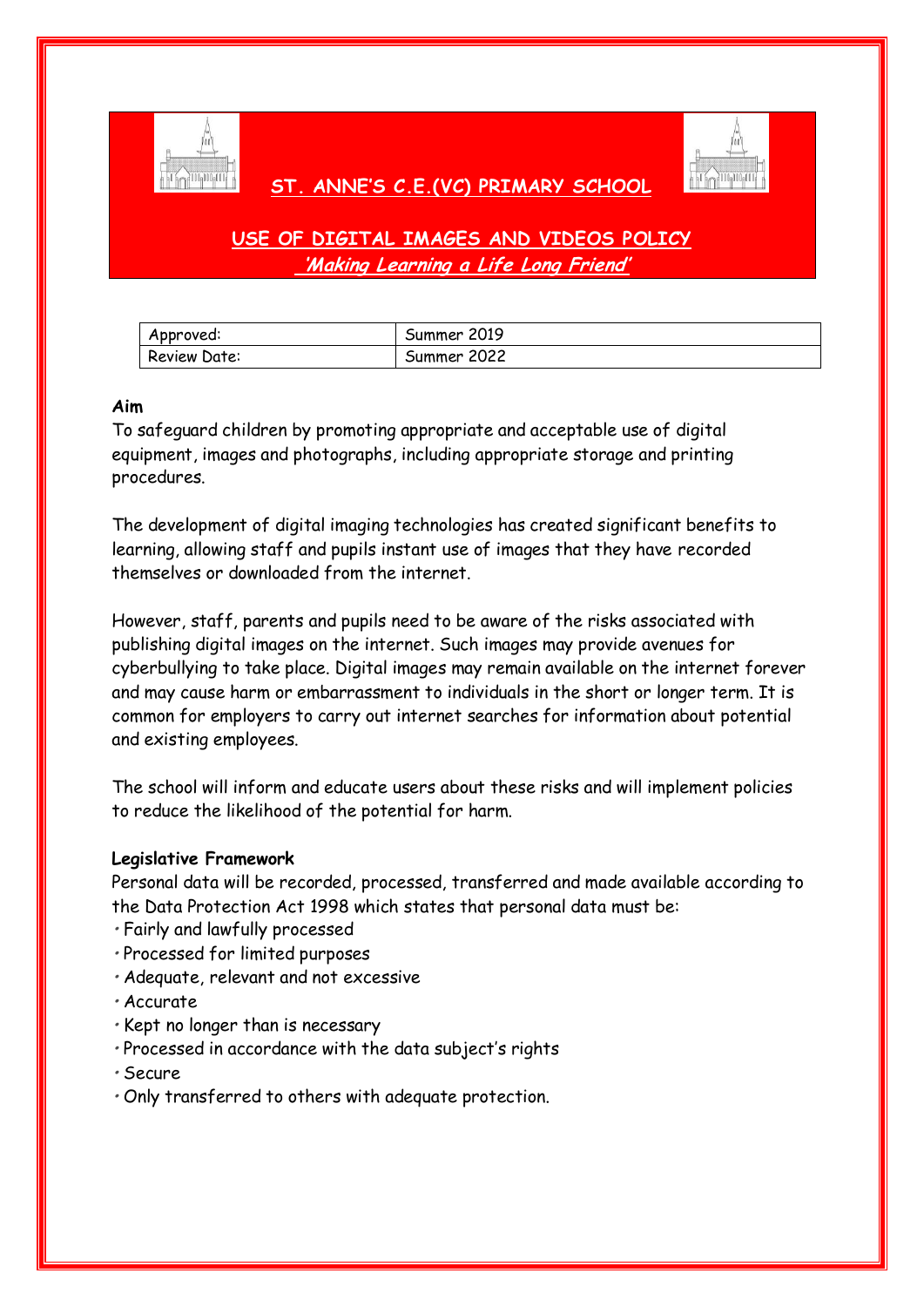## **Procedures**

- Consent forms must be completed and signed by parents (with parental responsibility) when they register their child with the setting and copies of the consent forms should be provided for the parents- see appendix 1
- Where group photographs of children are to be taken, written permission must be obtained from parents of all the children in the photograph.
- Staff and volunteers are allowed to take digital and video images to support educational aims, but must ensure parents have consented to the the sharing, distribution and publication of those images. Those images should only be taken on school equipment; the personal equipment of staff should not be used for such purposes.
- Care should be taken when taking digital and video images that pupils are appropriately dressed (eg not in swimming costumes) and are not participating in activities that might bring the individuals or the school into disrepute.
- Photographs published on the website, or elsewhere that includes pupils, will be selected carefully and will comply with good practice guidance on the use of such images.
- Students' full names will not be used anywhere on a website or in external documents, without specific consent from the parents.
- When using digital images and videos, staff will inform and educate pupils about the risks associated with the taking, use, sharing, publication and distribution of images. In particular they will recognise the risks attached to publishing their own images on the internet e.g. on social networking sites.
- Pupils must not take, use, share, publish or distribute images of others without their permission
- Photographs must be appropriately disposed of should they be no longer required. This could include giving the images to parents, deleting or shredding.
- Photographs will not be stored digitally for any longer than necessary and not on any personal devices or personal storage facilities.
- The purpose and context for any proposed images should always be considered to decide whether a photograph or video are the most appropriate method of recording the information.

# **Use of a Professional Photographer**

- Only a reputable photographer who can provide evidence of authenticity will be used. Their photographic identity will be checked on arrival.
- They will be viewed as visitors therefore appropriate supervision will be in place at all times to ensure no unsupervised access to children. They will be supervised by a person who is in regulated activity.
- It will be checked that they comply with Data Protection requirements, to agree that images will only be used for the agreed specified purpose and not be disclosed to any third person.